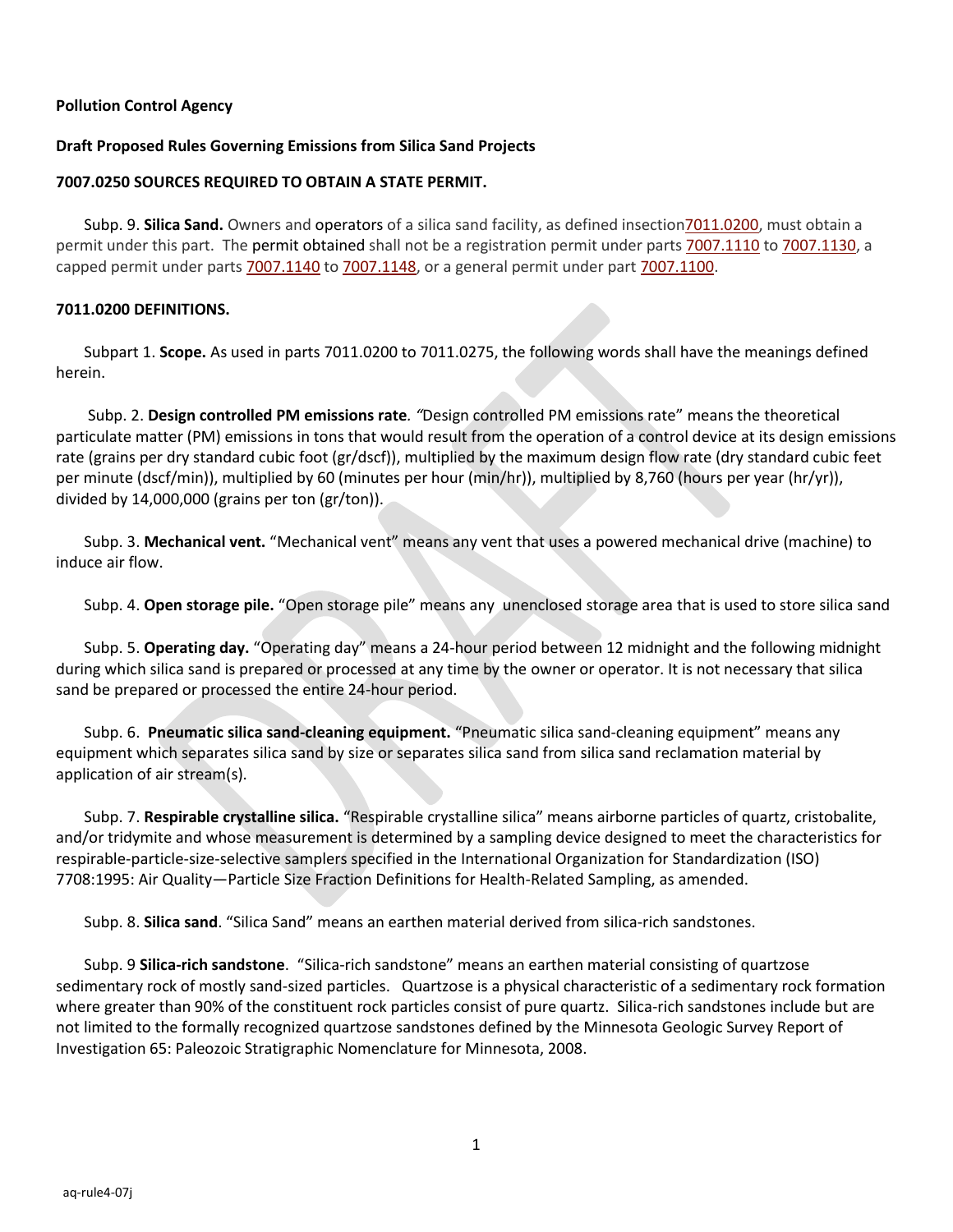Subp. 10. **Silica sand facility.** "Silica sand facility" means any facility that operates silica sand processing equipment; equipment used for transloading; operates a silica sand storage system; or establishes and maintains an open storage pile.

Subp. 11. **Silica sand processing equipment.** "Silica sand processing equipment" means any machinery used to reduce the size of silica sand or to separate silica sand from rejects, and the equipment used to convey silica sand to or remove silica sand and rejects from the machinery. This includes, but is not limited to, breakers, crushers, screens, and conveyor belts.

Subp. 12. **Silica sand rejects.** "Silica sand rejects" means earthen material, such as overburden or sediment, that remains after processing and is not part of the finished product.

Subp. 13. **Silica sand storage system.** "Silica sand storage system" means any facility used to store silica sand except for open storage piles.

Subp. 14. **Thermal dryer.** "Thermal dryer" means any facility in which the moisture content of silica sand is reduced by either contact with a heated gas stream which is exhausted to the atmosphere or through indirect heating of the silica sand through contact with a heated heat transfer medium.

Subp. 15. **Transloading.** *"*Transloading" means the process of transferring silica sand from one vehicle to another vehicle. Silica sand may be stored or handled before exchange to a different vehicle.

Subp. 16. **Vehicle.** *"*Vehicle" means truck, railcar, or barge

Subp. 17. **Wheel wash.** "Wheel wash " means equipment that utilizes a bath or spray of water for the purpose of cleaning mud, soil, and rock from the tires and undercarriage of vehicles..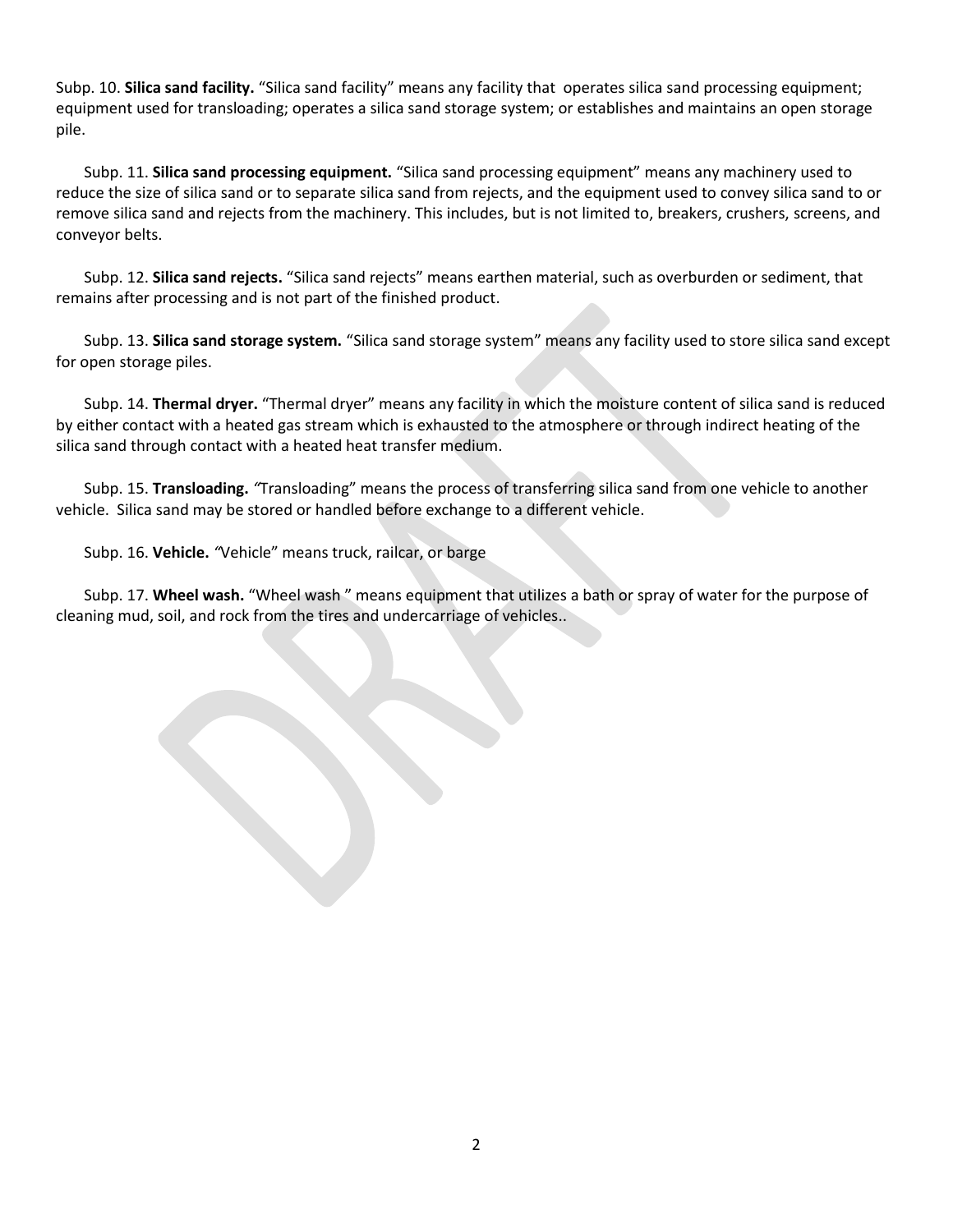#### **7011.0205 APPLICABILITY.**

Subpart 1. **Applicability.** The owner or operator of a silica sand facility with a throughput of more than 200 tons of silica sand per day shall comply with parts 7011.0200 to 7011.0275.

**Subp. 2** Permit Required.

- A. New silica sand facilities must obtain a permit as described in Minn. R. 7007.0250, subp. <9> prior to commencing construction.
- B. Existing silica sand facilities must apply for a permit as described in Minn. R. 7007.0250, subp. <9> within <(X) years after publication date>.

### **7011.0210 STANDARDS FOR THERMAL DRYERS.**

Subpart 1. **Standards for thermal dryers.** This subpart applies to each thermal dryer at a silica sand processing facility. Each thermal dryer must meet the stack emission limits and compliance requirements of this part within 180 days after initial startup or <X year(s) after publication date>, whichever comes later.

A. The owner or operator must not cause to be emitted into the atmosphere from the thermal dryer any gases that contain PM in excess of < placeholder > grains per dry standard cubic feet (gr/dscf); and

B. The owner or operator must not cause to be emitted into the atmosphere from the thermal dryer any gases that exhibit < placeholder > percent opacity or greater.

C. The owner or operator shall prepare a fenceline monitoring plan described in parts 7011.0245 and 7011.0255.

D. The monitoring period may cease after a period of no less than three years.

E. Written authorization from the commissioner is required to cease monitoring.

# **7011.0215 STANDARDS FOR PNEUMATIC SILICA SAND-CLEANING EQUIPMENT.**

Subpart 1. **Standards for pneumatic silica sand-cleaning equipment.** Pneumatic silica sand-cleaning equipment must meet the stack emission limits and compliance requirements of this part within 180 days after initial startup or <X year(s) after publication date>, whichever comes later.

A. The owner or operator must not cause to be emitted into the atmosphere from the pneumatic silica sandcleaning equipment any gases that contain PM in excess of <placeholder> gr/dscf; and

B. The owner or operator must not cause to be emitted into the atmosphere from the pneumatic silica sandcleaning equipment any gases that exhibit greater than <placeholder> percent opacity.

C. The owner or operator shall prepare a fenceline monitoring plan described in part 7011.0245 and 7011.0255.

D. The monitoring period may cease after a period of no less than three years.

E. Written authorization from the commissioner is required to cease monitoring.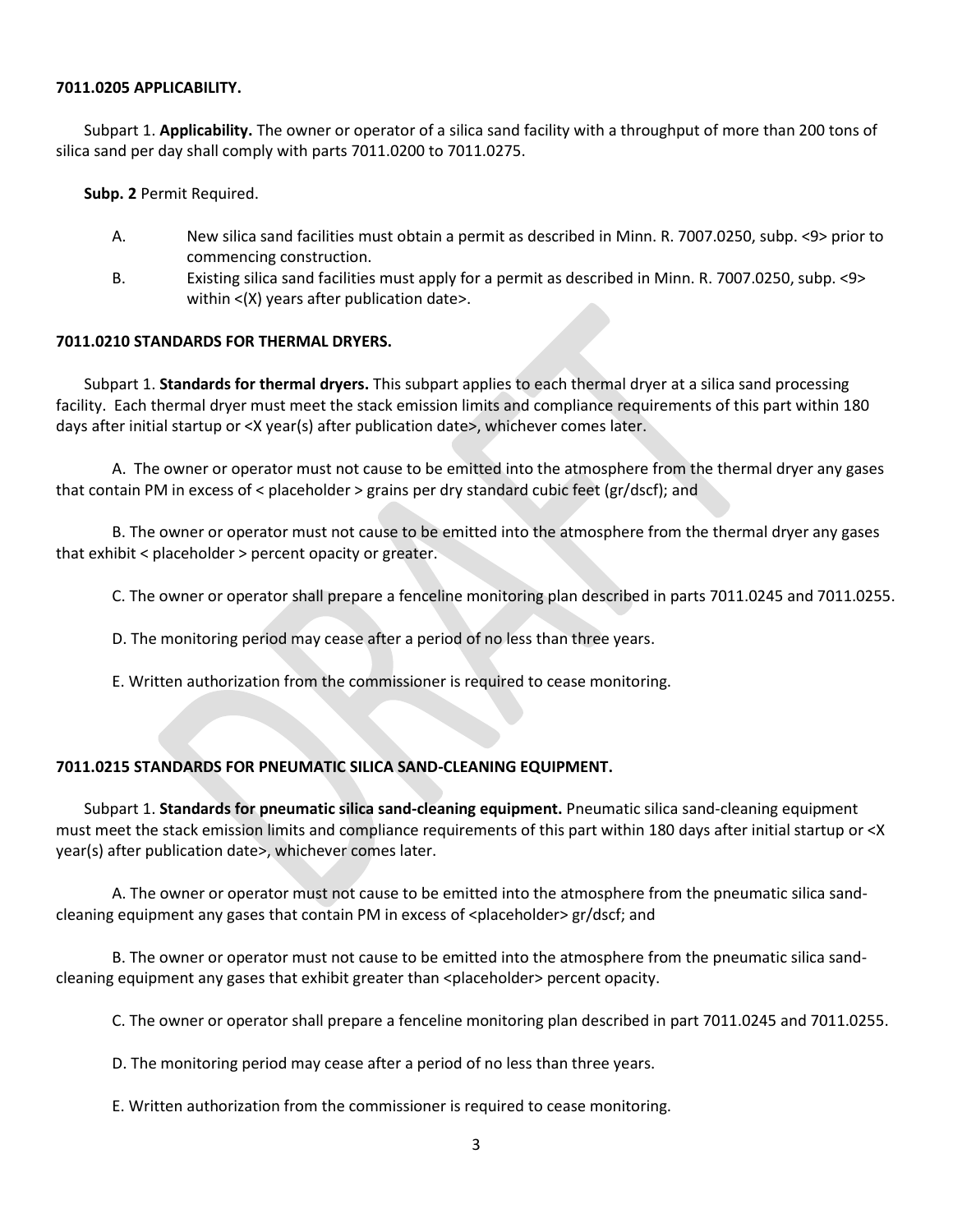## **7011.0220 STANDARDS FOR SILICA SAND PROCESSING AND CONVEYING EQUIPMENT, SILICA SAND STORAGE SYSTEMS, EQUIPMENT USED FOR TRANSLOADING, AND OPEN STORAGE PILES.**

Subpart 1. **Standards for silica sand processing and conveying equipment, silica sand storage system, and equipment used for transloading.** Each silica sand processing and conveying equipment, silica sand storage system, and equipment used for transloading must meet the stack emission limits and compliance requirements of this part within 180 days after initial startup or <X year(s) after publication date>, whichever comes later.

A. Except as provided in item C, the owner or operator of each silica sand processing and conveying equipment, silica sand storage system, and equipment used for transloading must not cause to be emitted into the atmosphere any gases which exhibit <placeholder> percent opacity or greater.

B. The owner or operator must not cause to be emitted into the atmosphere from any mechanical vent on an emission unit gases which contain particulate matter in excess of <placeholder> gr/dscf.

C. The owner or operator shall prepare a fenceline monitoring plan described in part 7011.0245 and 7011.0255.

D. The monitoring period may cease after a period of no less than three years.

E. Written authorization from the commissioner is required to cease monitoring.

**Subp. 3. Fugitive silica dust emission control plan for open storage piles.** The owner or operator of each open storage pile must prepare and operate in accordance with a submitted fugitive silica sand dust emissions control plan that is appropriate for the site conditions as specified in items A to D.

A. The fugitive silica sand dust emissions control plan must identify and describe the control measures the owner or operator will use to minimize fugitive silica sand dust emissions from each open storage pile.

B. The fugitive silica sand dust emissions control plan must require that one or more of the following control measures be used for each source of fugitive emissions:

(1) Locating the source inside a partial enclosure,

(2) installing and operating a water spray or fogging system,

(3) applying chemical dust suppression agents on the source that meet the provisions of subitem (C) of this subpart,

(4) use of a wind barrier, or

(5) use of a vegetative cover.

C. The fugitive dust control plan must explain how the measure or measures selected are applicable and appropriate for site conditions.

D. Where appropriate chemical dust suppression agents are selected by the owner or operator as a control measure to minimize fugitive silica sand dust emissions, (1) only chemical dust suppressants with Occupational Safety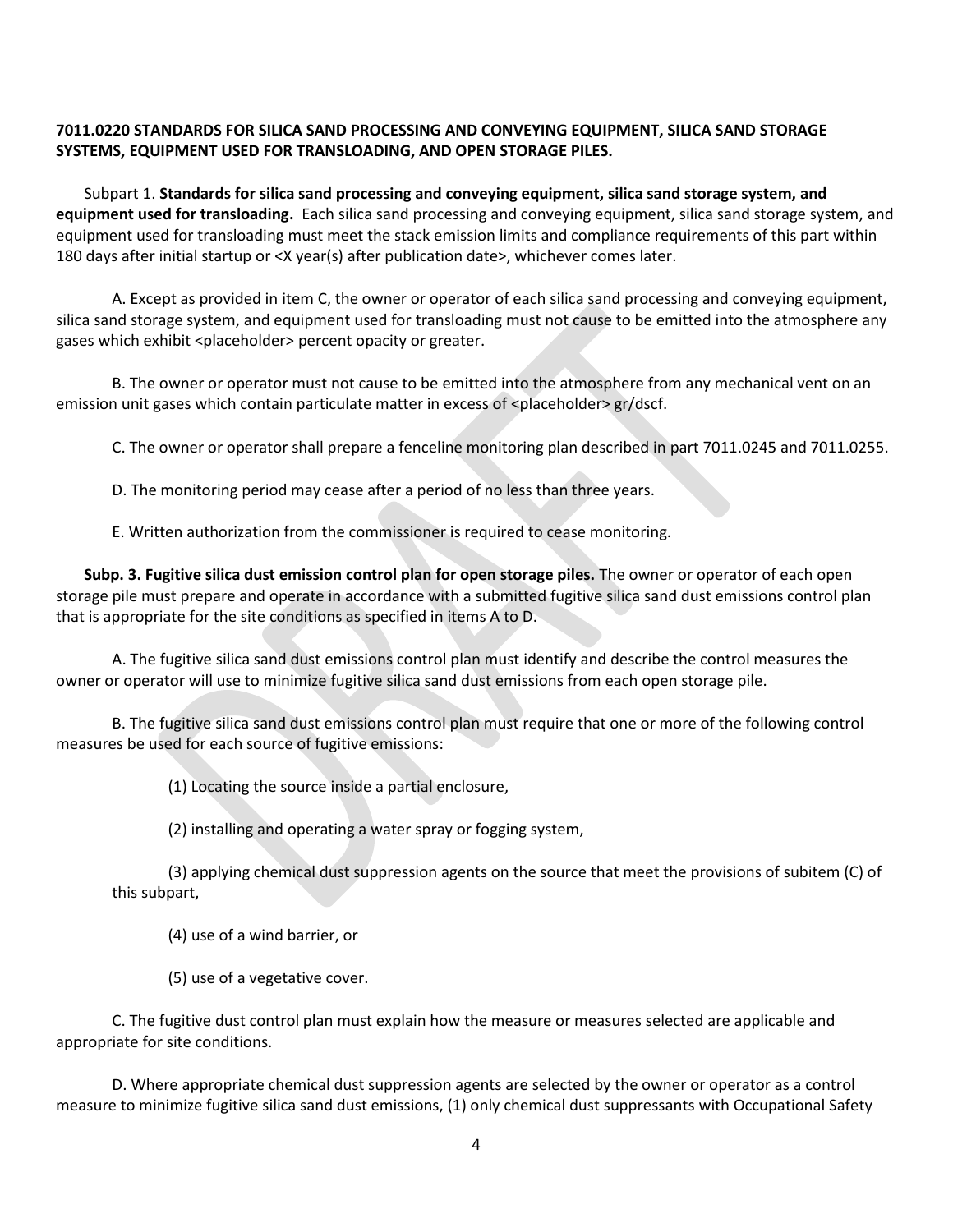and Health Administration (OSHA)-compliant material safety data sheets (MSDS) are allowed; (2) the MSDS must be included in the fugitive silica sand dust emissions control plan; and (3) the owner or operator must consider and document in the fugitive silica sand dust emissions control plan the site-specific impacts associated with the use of such chemical dust suppressants.

E. The owner or operator shall also prepare and implement a fence-line monitoring plan described in parts 7011.0245 and 7011.0250.

# **7011.0225 PERFORMANCE TESTS AND OTHER COMPLIANCE REQUIREMENTS.**

Subpart 1. **Initial particulate matter performance test.** For each emission unit at a silica sand facility subject to a PM emissions standard, an initial performance test must be performed.

Subp. 2. **Initial opacity performance test.** For each emission unit at a silica sand facility subject to an opacity standard, an initial performance test must be performed.

Subp. 3. **Deemed to be in compliance.** If any silica sand processing and conveying equipment, silica sand storage systems, or equipment used for silica sand transloading are enclosed in a building, and emissions from the building do not exceed any of the standards in part 7011.0220 that apply to the emission unit, then the emission unit shall be deemed to be in compliance with such standards.

Subp. 4. **Alternative requirements**. As an alternative to meeting the requirements in subpart 2, an owner or operator of an affected facility may elect to comply with all of the requirements in item A, all of the requirements in item B, or all of the requirements in item C:

A. Monitor visible emissions from each affected facility according to the requirements in subitems (1) to (3).

(1) Conduct one daily 15-second observation each operating day for each emission unit when the silica sand facility is in operation. Each observation must be recorded as either visible emissions observed or no visible emissions observed. Each observer determining the presence of visible emissions must meet the training requirements specified in §2.3 of Method 22 of Appendix A-7 of 40 CFR Part 60. If visible emissions are observed during any 15-second observation, the owner or operator must adjust the operation of the affected facility and demonstrate within 24 hours that no visible emissions are observed from the affected facility. If visible emissions are observed, a performance test meeting the requirements of Method 9, of Appendix A-4 of 40 CFR Part 60 must be conducted within 45 operating days.

(2) Conduct monthly visual observations of all process and control equipment. If any deficiencies are observed, the necessary maintenance must be performed as expeditiously as possible.

(3) Conduct a performance test using Method 9 of Appendix A-4 of 40 CFR Part 60 at least once every 5 calendar years for each affected facility.

B. Prepare a written site-specific monitoring plan for a digital opacity compliance system for approval by the commissioner. The plan shall require observations of at least one digital image every 15 seconds for 10-minute periods every operating day. An approvable monitoring plan must include a demonstration that the occurrences of visible emissions are not in excess of 5 percent of the observation period. For reference purposes in preparing the monitoring plan, *see* OAQPS "Determination of Visible Emission Opacity from Stationary Sources Using Computer-Based Photographic Analysis Systems." This document is available from the U.S. Environmental Protection Agency (U.S. EPA); Office of Air Quality and Planning Standards; Sector Policies and Programs Division; Measurement Group (D243-02), Research Triangle Park, NC 27711. The monitoring plan approved by the commissioner shall be implemented by the owner or operator.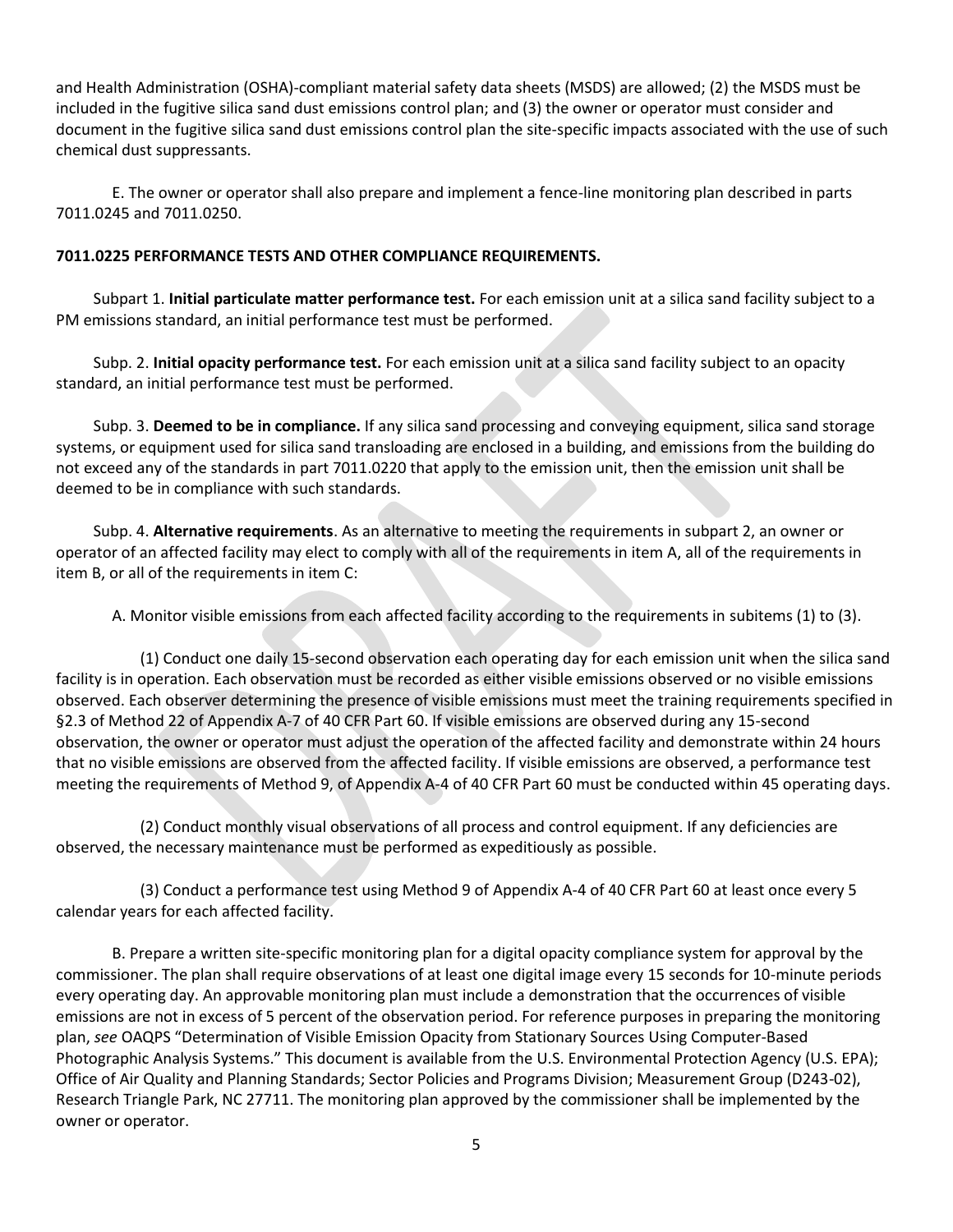C. Install, operate, and maintain a continuous opacity monitoring system (COMS). Each COMS used to comply with provisions of this subpart must be installed, calibrated, maintained, and continuously operated according to the requirements in subitems 1 and 2.

(1). The COMS must meet Performance Specification 1 in 40 CFR Part 60, Appendix B.

(2). The COMS must comply with the quality assurance requirements in units (a) to (e).

(a) The owner or operator must automatically, intrinsic to the opacity monitor, check the zero and upscale span calibration drifts at least once daily. For particular COMS, the acceptable range of zero and upscale calibration materials is as defined in the applicable version of Performance Specification 1 in 40 CFR Part 60, Appendix B.

(b) The owner or operator must adjust the zero and span whenever the 24-hour zero drift or 24-hour span drift exceeds 4 percent opacity. The COMS must allow for the amount of excess zero and span drift measured at the 24-hour interval checks to be recorded and quantified. The optical surfaces exposed to the effluent gases must be cleaned prior to performing the zero and span drift adjustments, except for systems using automatic zero adjustments. For systems using automatic zero adjustments, the optical surfaces must be cleaned when the cumulative automatic zero compensation exceeds 4 percent opacity.

(c) The owner or operator must apply a method for producing a simulated zero opacity condition and an upscale (span) opacity condition using a certified neutral density filter or other related technique to produce a known obscuration of the light beam. All procedures applied must provide a system check of the analyzer internal optical surfaces and all electronic circuitry including the lamp and photodetector assembly.

(d) Except during periods of system breakdowns, repairs, calibration checks, and zero and span adjustments, the COMS must be in continuous operation and must complete a minimum of one cycle of sampling and analyzing for each successive 10-second period and one cycle of data recording for each successive 6-minute period.

(e) The owner or operator must reduce all data from the COMS to 6-minute averages. Six-minute opacity averages must be calculated from 36 or more data points equally spaced over each 6-minute period. Data recorded during periods of system breakdowns, repairs, calibration checks, and zero and span adjustments must not be included in the data averages. An arithmetic or integrated average of all data may be used.

# **7011.0230 CONTINUOUS MONITORING REQUIREMENTS.**

Subpart 1. **Monitoring requirements**. The owner or operator of each thermal dryer must meet the monitoring requirements specified in items A and B, as applicable to the affected facility.

A. The owner or operator shall install, calibrate, maintain, and continuously operate monitoring devices as follows:

(1) For affected facilities that use fabric filter control equipment, a monitoring device for the continuous measurement of the pressure loss across the control equipment. The monitoring device is to be certified by the manufacturer to be accurate within  $\pm 0.1$  inch water gauge.

(2) For affected facilities that use wet scrubber emission control equipment: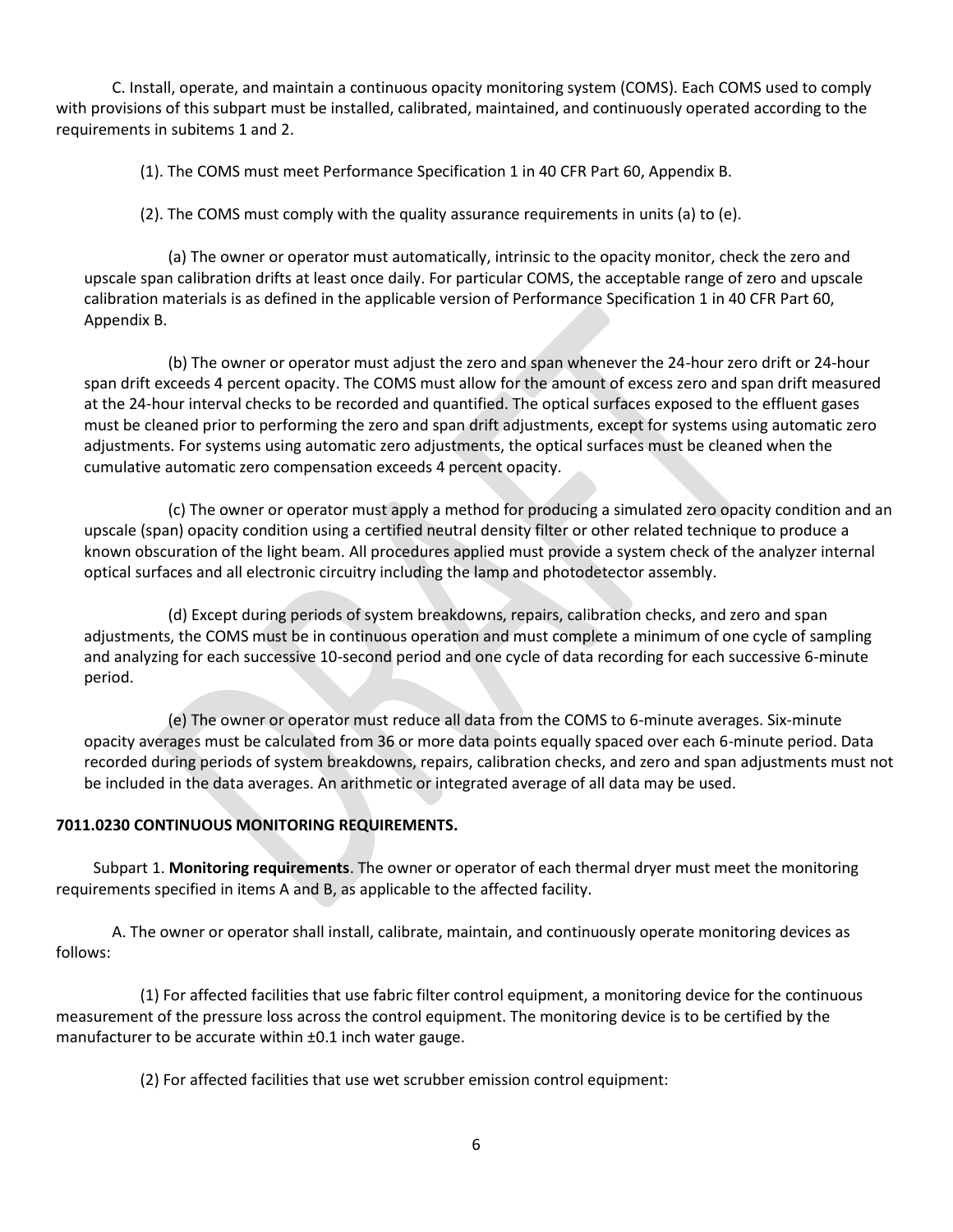(a) A monitoring device for the continuous measurement of the pressure loss through the venturi constriction of the control equipment. The monitoring device is to be certified by the manufacturer to be accurate within ±1 inch water gauge.

(b) A monitoring device for the continuous measurement of the water supply pressure to the control equipment. The monitoring device is to be certified by the manufacturer to be accurate within ±5 percent of design water supply pressure. The pressure sensor or tap must be located close to the water discharge point. The commissioner shall have discretion to grant requests for approval of alternative monitoring locations.

B. All monitoring devices under subpart 1 are to be recalibrated annually in accordance with procedures under §60.13(b).

Subp. 2. **Operating mechanical vents.** The owner or operator of each emission unit that has one or more mechanical vents must install, calibrate, maintain, and continuously operate the monitoring devices specified in items A to B, as applicable to the mechanical vent and any control device installed on the vent.

A. For mechanical vents with fabric filters with design controlled PM emissions rates of <placeholder> per year or more, a bag leak detection system according to the requirements subpart 3.

B. For mechanical vents with wet scrubbers, monitoring devices according to the requirements in subitems (1) to (3).

(1) A monitoring device for the continuous measurement of the pressure loss through the venturi constriction of the control equipment. The monitoring device is to be certified by the manufacturer to be accurate within  $\pm 0.1$  inch water gauge.

(2) A monitoring device for the continuous measurement of the water supply flow rate to the control equipment. The monitoring device is to be certified by the manufacturer to be accurate within ±5 percent of design water supply flow rate.

(3) An average value for each monitoring parameter must be determined during each performance test. Each monitoring parameter must then be maintained within 10 percent of the value established during the most recent performance test on an operating day average basis.

Subp. 3. **Operating bag leak detection systems.** Each bag leak detection system used to comply with provisions of this subpart must be installed, calibrated, maintained, and continuously operated according to the requirements in items A to C.

A. The bag leak detection system must meet the specifications and requirements in subitems (1) to (8).

(1) The bag leak detection system must be certified by the manufacturer to be capable of detecting PM emissions at concentrations of 0.00044 grains per dry standard cubic foot or less.

(2) The bag leak detection system sensor must provide output of relative PM loadings. The owner or operator shall continuously record the output from the bag leak detection system using electronic or other means, such as a strip chart recorder or a data logger.

(3) The bag leak detection system must be equipped with an alarm system that will sound when the system detects an increase in relative particulate loading over the alarm set point established according to subitem (4), and the alarm must be located such that it can be heard by the appropriate facility personnel.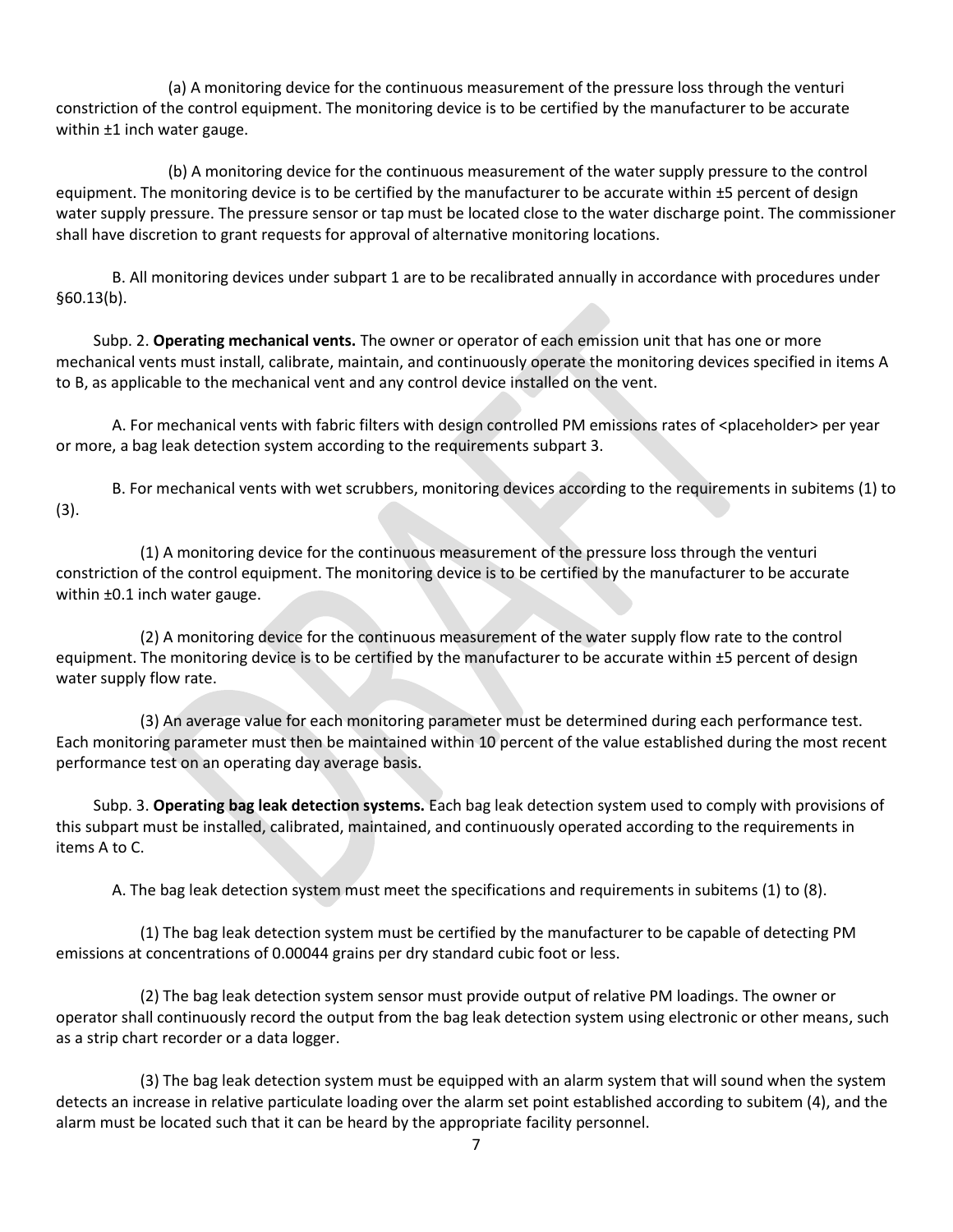(4) In the initial adjustment of the bag leak detection system, the owner or operator must establish, at a minimum, the baseline output by adjusting the sensitivity range and the averaging period of the device, the alarm set points, and the alarm delay time.

(5) Following initial adjustment, the owner or operator must not adjust the averaging period, alarm set point, or alarm delay time without approval from the commissioner except as provided in subitem (6).

(6) Once per quarter, the owner or operator may adjust the sensitivity of the bag leak detection system to account for seasonal effects, including temperature and humidity, according to the procedures identified in the sitespecific monitoring plan required by item B.

(7) The owner or operator must install the bag leak detection sensor downstream of the fabric filter.

(8) Where multiple detectors are required at a silica sand facility, the system's instrumentation and alarm may be shared among detectors.

B. The owner or operator must develop and submit to the commissioner for approval a site-specific monitoring plan for each bag leak detection system. The owner or operator must operate and maintain the bag leak detection system according to the site-specific monitoring plan at all times. Each monitoring plan must describe the items in subitems (1) to (6).

(1) Installation of the bag leak detection system;

(2) Initial and periodic adjustment of the bag leak detection system, including how the alarm set-point will be established;

(3) Operation of the bag leak detection system, including quality assurance procedures;

(4) How the bag leak detection system will be maintained, including a routine maintenance schedule and spare parts inventory list;

(5) How the bag leak detection system output will be recorded and stored; and

(6) Corrective action procedures as specified in item C. In approving the site-specific monitoring plan, the commissioner may allow the owner and operator more than 3 hours to alleviate a specific condition that causes an alarm if the owner or operator identifies in the monitoring plan this specific condition as one that could lead to an alarm, adequately explains why it is not feasible to alleviate this condition within 3 hours of the time the alarm occurs, and demonstrates that the requested time will ensure alleviation of this condition as expeditiously as practicable.

C. For each bag leak detection system, the owner or operator must initiate procedures to determine the cause of every alarm within 1 hour of the alarm. Except as provided in subitem B(6) of this subpart, the owner or operator must alleviate the cause of the alarm within 3 hours of the alarm by taking whatever corrective action(s) are necessary. Corrective actions include, but are not limited to, the following:

(1) Inspecting the fabric filter for air leaks, torn or broken bags or filter media, or any other condition that may cause an increase in PM emissions;

(2) Sealing off defective bags or filter media;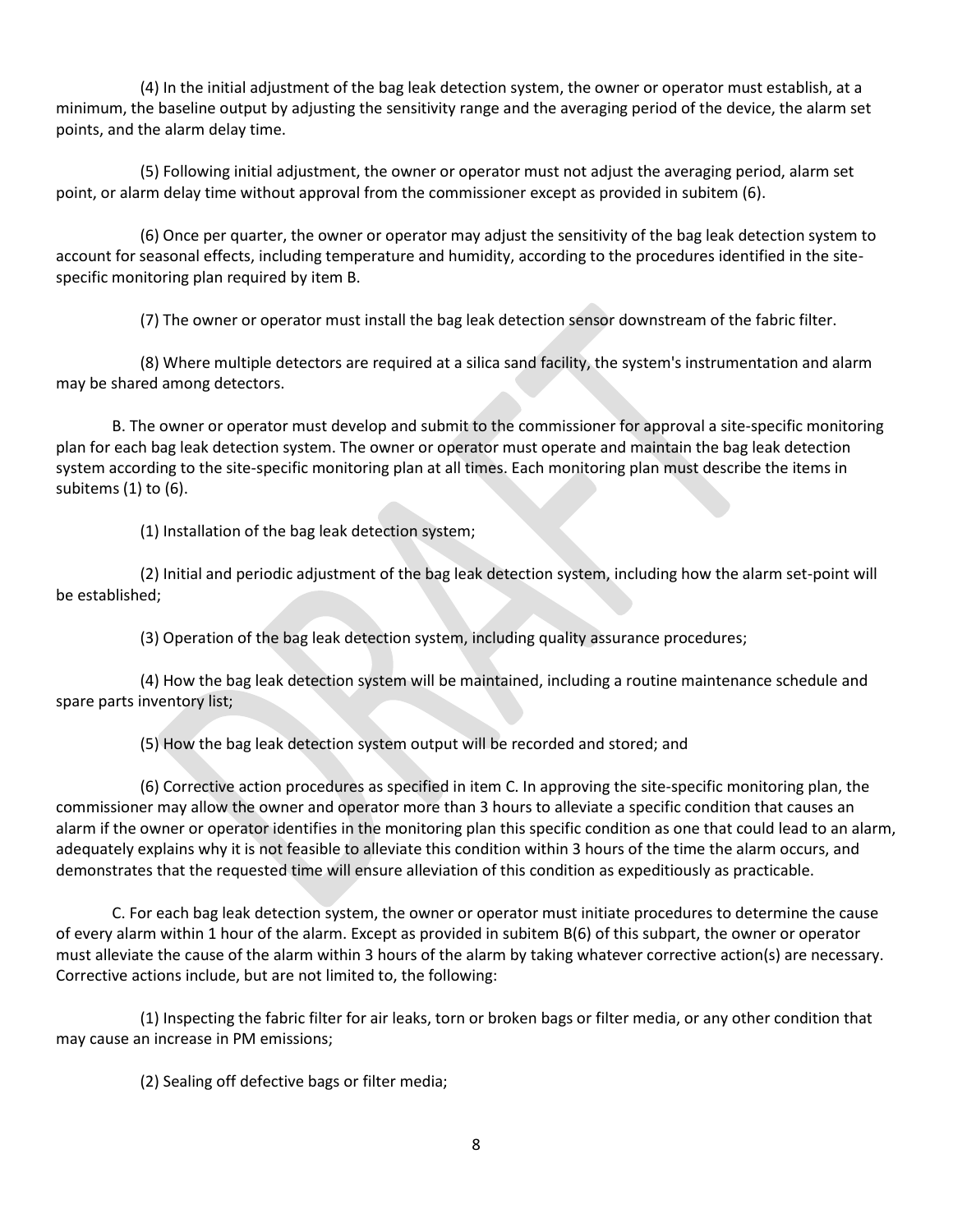- (3) Replacing defective bags or filter media or otherwise repairing the control device;
- (4) Sealing off a defective fabric filter compartment;
- (5) Cleaning the bag leak detection system probe or otherwise repairing the bag leak detection system; or
- (6) Shutting down the process producing the PM emissions.

### **7011.0235 TEST METHODS AND PROCEDURES.**

Subpart 1. **Applicable opacity standards**. The owner or operator must determine compliance with the applicable opacity standards as specified in items A to B.

A. Method 9 of Appendix A-4 of 40 CFR Part 60 and the procedures in §60.11 must be used to determine opacity, with the exceptions specified in subitems (1) and (2).

(1) The duration of the Method 9 of Appendix A-4 of 40 CFR Part 60 performance test shall be 1 hour (ten 6 minute averages).

(2) If, during the initial 30 minutes of the observation of a Method 9 of Appendix A-4 of 40 CFR Part 60 performance test, all of the 6-minute average opacity readings are less than or equal to half the applicable opacity limit, then the observation period may be reduced from 1 hour to 30 minutes.

B. A visible emissions observer may conduct visible emission observations for up to three fugitive, stack, or vent emission points within a 15-second interval if the following conditions specified in subitems (1) to (3) are met:

(1) No more than three emissions points may be read concurrently.

(2) All three emissions points must be within a 70 degree viewing sector or angle in front of the observer such that the proper sun position can be maintained for all three points.

(3) If an opacity reading for any one of the three emissions points equals or exceeds the applicable standard, then the observer must stop taking readings for the other two points and continue reading just that single point.

Subp. 2. **Demonstrating compliance.** The owner or operator must conduct all performance tests required by this part to demonstrate compliance with the applicable emissions standards specified in part 7011.0210 according to the requirements in Minn. R. Ch. 7017 using the applicable test methods and procedures in items A to F of this subpart.

A. Method 1 or 1A of Appendix A-4 of 40 CFR Part 60 shall be used to select sampling port locations and the number of traverse points in each stack or duct. If there is a control device, then the sampling site must be at the outlet of the control device, but prior to any releases to the atmosphere. If there is no control device present, then the sampling site must be at the outlet of the emissions source but prior to any releases to the atmosphere.

B. Method 2, 2A, 2C, 2D, 2F, or 2G of Appendix A-4 of 40 CFR Part 60 shall be used to determine the volumetric flow rate of the stack gas.

C. Method 3, 3A, or 3B of Appendix A-4 of 40 CFR Part 60 shall be used to determine the dry molecular weight of the stack gas. The owner or operator may use ANSI/ASME PTC 19.10-1981, "Flue and Exhaust Gas Analyses as an alternative to Method 3B of Appendix A-2 of 40 CFR Part 60.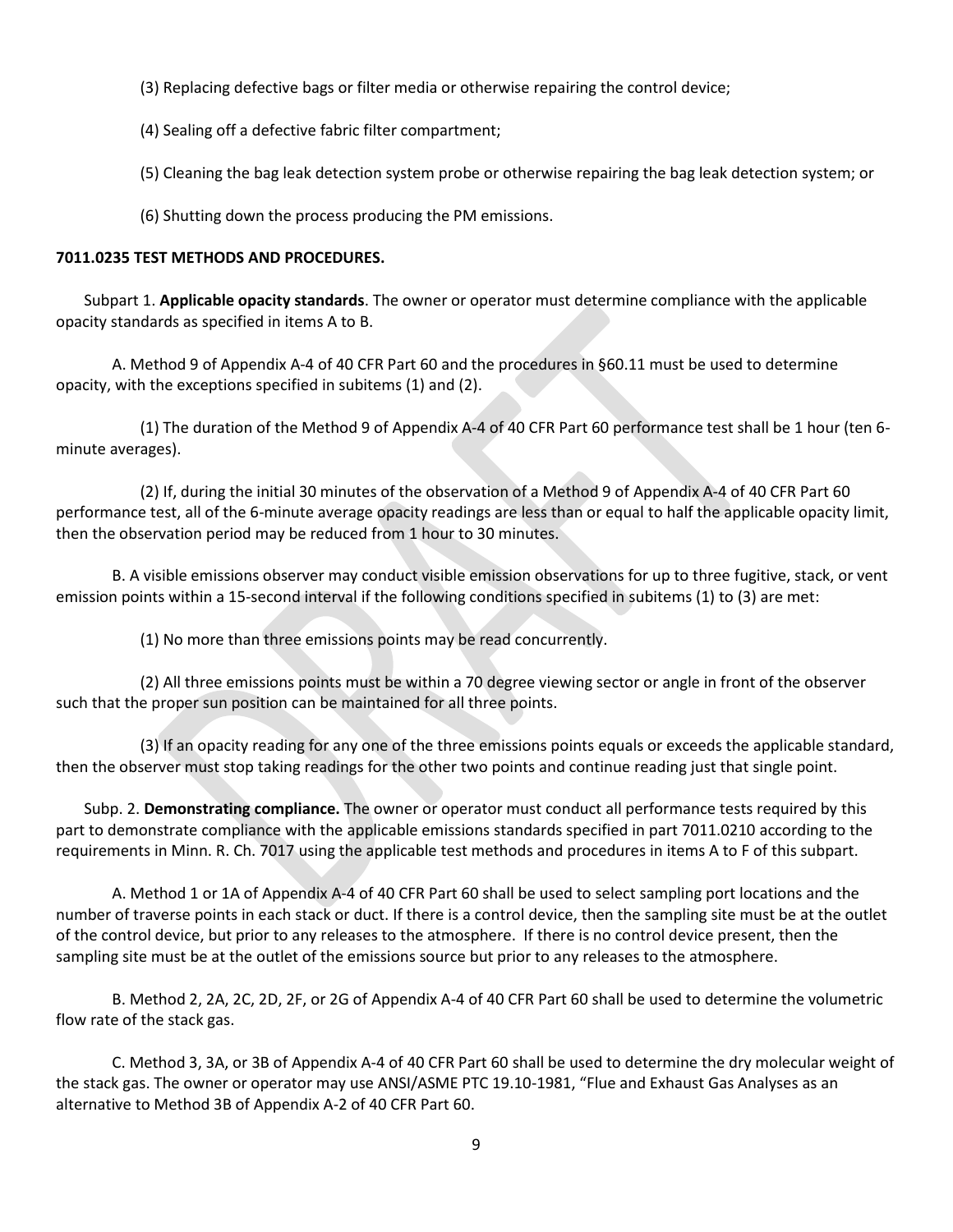D. Method 4 of Appendix A-4 of 40 CFR Part 60 shall be used to determine the moisture content of the stack gas.

E. Method 5, Method 5I of Appendix A-5 of 40 CFR Part 60 or Method 17 of Appendix A-7 of 40 CFR Part 60 shall be used to determine the PM concentration. The sampling volume for each run shall be at least 60 dry standard cubic feet. A minimum of three valid test runs are needed to comprise a PM performance test.

F. In some cases, velocities of exhaust gases from building vents may be too low to measure accurately with the type S pitot tube specified in EPA Method 2 of Appendix A-1 of this part [i.e., velocity head <1.3 mm H2O (0.05 in. H2O)] and referred to in EPA Method 5 of Appendix A-3 of 40 CFR Part 60. For these conditions, the owner or operator may determine the average gas flow rate produced by the power fans (e.g., from vendor-supplied fan curves) to the building vent. The owner or operator may calculate the average gas velocity at the building vent measurement site using Equation 1 of this part and use this average velocity in determining and maintaining isokinetic sampling rates.

$$
v_e = \frac{Q_f}{A_e} \qquad \text{(E q. 1)}
$$

Where:

Ve = average building vent velocity (feet per minute);

Qf = average fan flow rate (cubic feet per minute); and

Ae = area of building vent and measurement location (square feet).

## **7011.0240 REPORTING AND RECORDKEEPING.**

Subpart 1. **Written record.** The owner or operator of a silica sand facility shall maintain a logbook (written or electronic) on-site and make it available upon request. The logbook shall record the following:

A. The manufacturer's recommended maintenance procedures and the date and time of any maintenance and inspection activities and the results of those activities. Any variance from manufacturer recommendation, if any, shall be noted.

B. The date and time of periodic silica sand facility visual observations, noting those sources with visible emissions along with corrective actions taken to reduce visible emissions. Results from the actions shall be noted.

C. The amount of silica sand processed each calendar month.

D. The amount of chemical stabilizer or water purchased for use in the silica sand facility.

E. Monthly certification that the dust suppressant systems were operational when any silica sand was processed and that manufacturer's recommendations were followed for all control systems. Any variance from the manufacturer's recommendations, if any, shall be noted.

F. Monthly certification that the fugitive silica sand dust emissions control plan was implemented as described. Any variance from the plan, if any, shall be noted. A copy of the applicable fugitive silica sand dust emissions control plan and any letters from the commissioner providing approval of any alternative control measures shall be maintained with the logbook.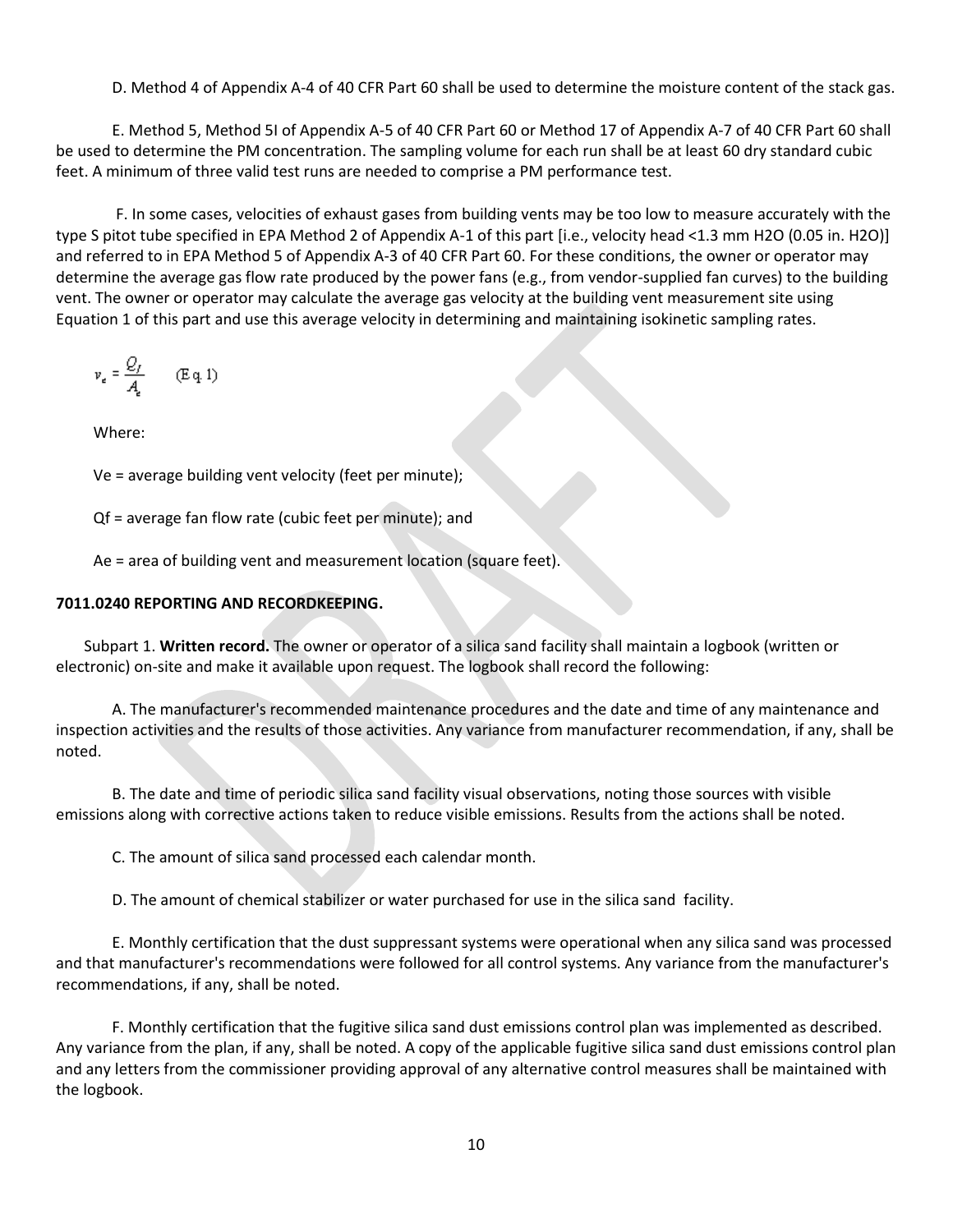G. For each bag leak detection system, the owner or operator must keep the records specified in subitems (1) to (3).

(1) Records of the bag leak detection system output;

(2) Records of bag leak detection system adjustments, including the date and time of the adjustment, the initial bag leak detection system settings, and the final bag leak detection settings; and

(3) The date and time of all bag leak detection system alarms, the time that procedures to determine the cause of the alarm were initiated, the cause of the alarm, an explanation of the actions taken, the date and time the cause of the alarm was alleviated, and whether the cause of the alarm was alleviated within 3 hours of the alarm.

H. A copy of any applicable monitoring plan for a digital opacity compliance system and monthly certification that the plan was implemented as described. Any variance from plan, if any, shall be noted.

I. During a performance test of a wet scrubber, the owner or operator shall record the measurements of the scrubber pressure loss, and water supply flow rate.

Subp. 2. **Semiannual reports.** For the purpose of reports required under part 7007.0800, subp. 6(A)(2), any owner or operator subject to the provisions of this subpart also shall report semiannually periods of excess emissions as follow:

A. The owner or operator of an affected facility with a wet scrubber shall submit semiannual reports to the commissioner of occurrences when the measurements of the scrubber pressure loss or water supply flow rate vary by more than 10 percent from the average determined during the most recent performance test.

B. All 6-minute average opacities that exceed the applicable standard.

### **7011.0245 SILICA FENCE-LINE MONITORING**

Subpart 1. **Analytical Method.** The owner or operator shall conduct sampling along the facility property boundary for respirable crystalline silica and analyze the samples in accordance with NIOSH 7500.

Subp. 2. **Target analyte.** The target analyte is quartz.

Subp. 3. **Monitoring locations.** The owner or operator shall propose monitor locations in accordance with EPA-454/R-98-004, Quality Assurance Handbook for Air Pollution Measurement Systems, Volume II: Part 1: Ambient Air Quality Monitoring Program Quality System Development, August 1998 (incorporated by reference—see § 63.14). There shall be at least one upwind and one downwind monitor. Monitor locations shall be informed by at least one of the following criteria in items A through B.

- (A) Five years of National Weather Service meteorological data from an off-site monitor
- (B) One year of on-site meteorological data

Subp. 4. **Meteorological Station.** The owner or operator shall install and operate a dedicated on-site meteorological station.

A. The owner or operator shall collect and record hourly average meteorological data, including wind speed, wind direction, barometric pressure, and temperature.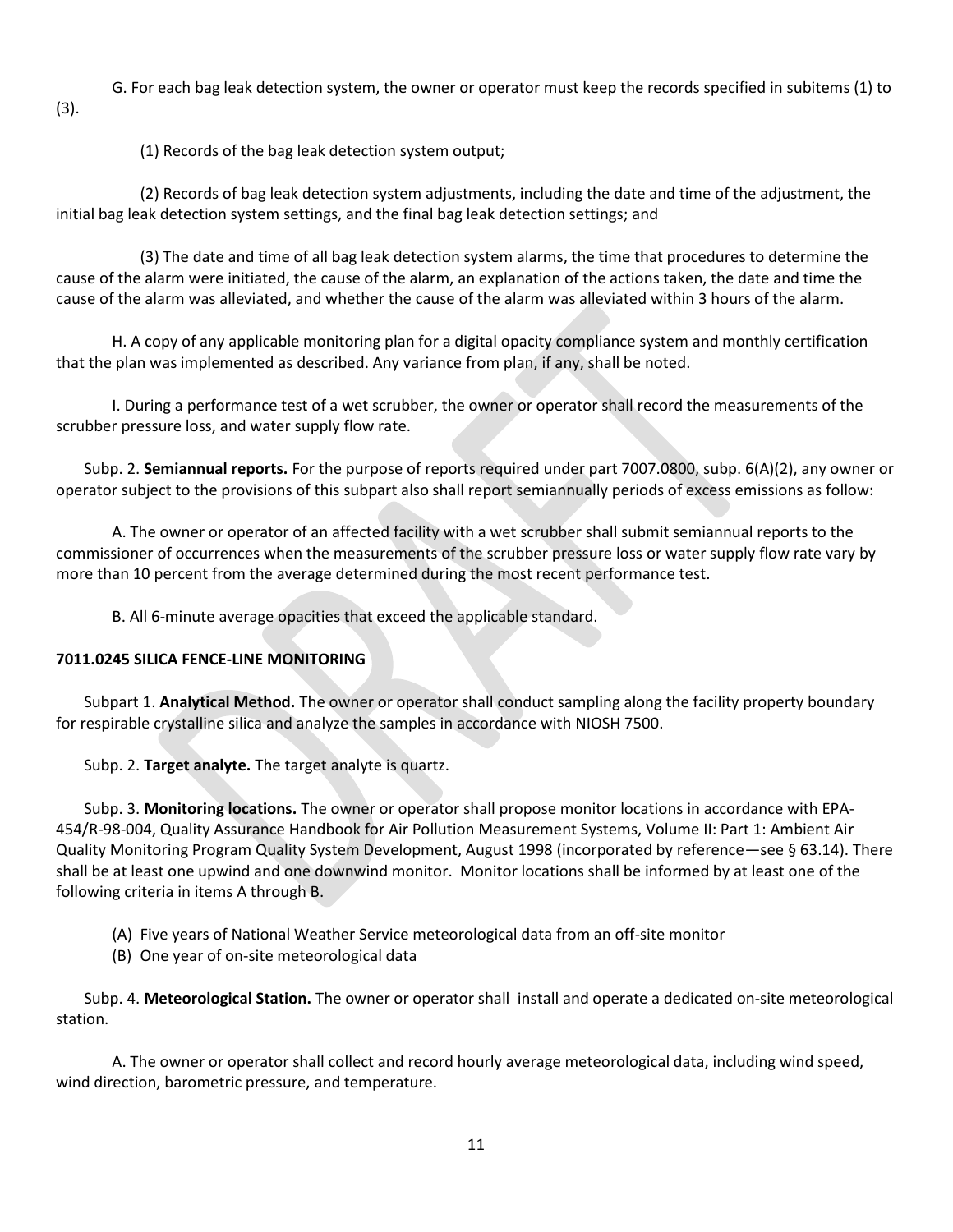B. The owner or operator shall follow the calibration and standardization procedures for meteorological measurements in EPA-454/B-08-002, Quality Assurance Handbook for Air Pollution Measurement Systems, Volume IV: Meteorological Measurements, Version 2.0 (Final), March.

Subp. 5. **Length of the sampling.** The length of the sampling episode must be 24 hours, unless a shorter sampling episode is determined to be necessary under subpart 6. A sampling episode is defined as the period during which the owner or operator collects the sample and does not include the time required to analyze the sample. Samples shall be taken once every six days, unless a more frequent sampling frequency is determined to be necessary under subpart 6.

Subp. 6. **Site-specific monitoring plan.** The site-specific monitoring plan shall be submitted to the commissioner for approval. The owner or operator must receive approval from the commissioner prior to the commencement of the monitoring period.

### **7011.0250 TSP Fence-line Monitoring.**

Subpart 1. Sampling Method. The owner or operator shall conduct sampling along the facility property boundary and analyze the samples in accordance with 40 CFR part 50 and Minn. R. 7009.0050.

Subp 2. Target Analyte. The target analyte is Particulate Matter as that term is defined at part 7005.0100.

Subp. 3 Monitoring Locations. The owner or operator shall propose monitor locations in accordance with EPA-454/R-98-004, Quality Assurance Handbook for Air Pollution Measurement Systems, Volume II: Part 1: Ambient Air Quality Monitoring Program Quality System Development, August 1998 (incorporated by reference—see § 63.14). There shall be at least one upwind and one downwind monitor. Monitor locations shall be informed by at least one of the following criteria in items A through B.

- (A) Five years of National Weather Service meteorological data from an off-site monitor
- (B) One year of on-site meteorological data,

Subp. 4 Meteorological Station. The owner or operator shall install and operate a dedicated on-site meteorological station.

(A) The owner or operator shall collect and record hourly average meteorological data, including wind speed, wind direction, barometric pressure, and temperature.

(B) The owner or operator shall follow the calibration and standardization procedures for meteorological measurements in EPA-454/B-08-002, Quality Assurance Handbook for Air Pollution Measurement Systems, Volume IV: Meteorological Measurements, Version 2.0 (Final), March.

Subp. 5 Length of the Sampling. The length of the sampling episode must be 24 hours, unless a shorter sampling episode is determined to be necessary under subpart 6. A sampling episode is defined as the period during which the owner or operator collects the sample and does not include the time required to analyze the sample. Samples shall be taken once every six days, unless a more frequent sampling frequency is determined to be necessary under subpart 6.

Subp. 6 Site-specific monitoring plan. The site-specific monitoring plan shall be submitted to the commissioner for approval. The owner or operator must receive approval from the commissioner prior to the commencement of the monitoring period.

#### **7011.0255 PM10 Fence-line Monitoring.**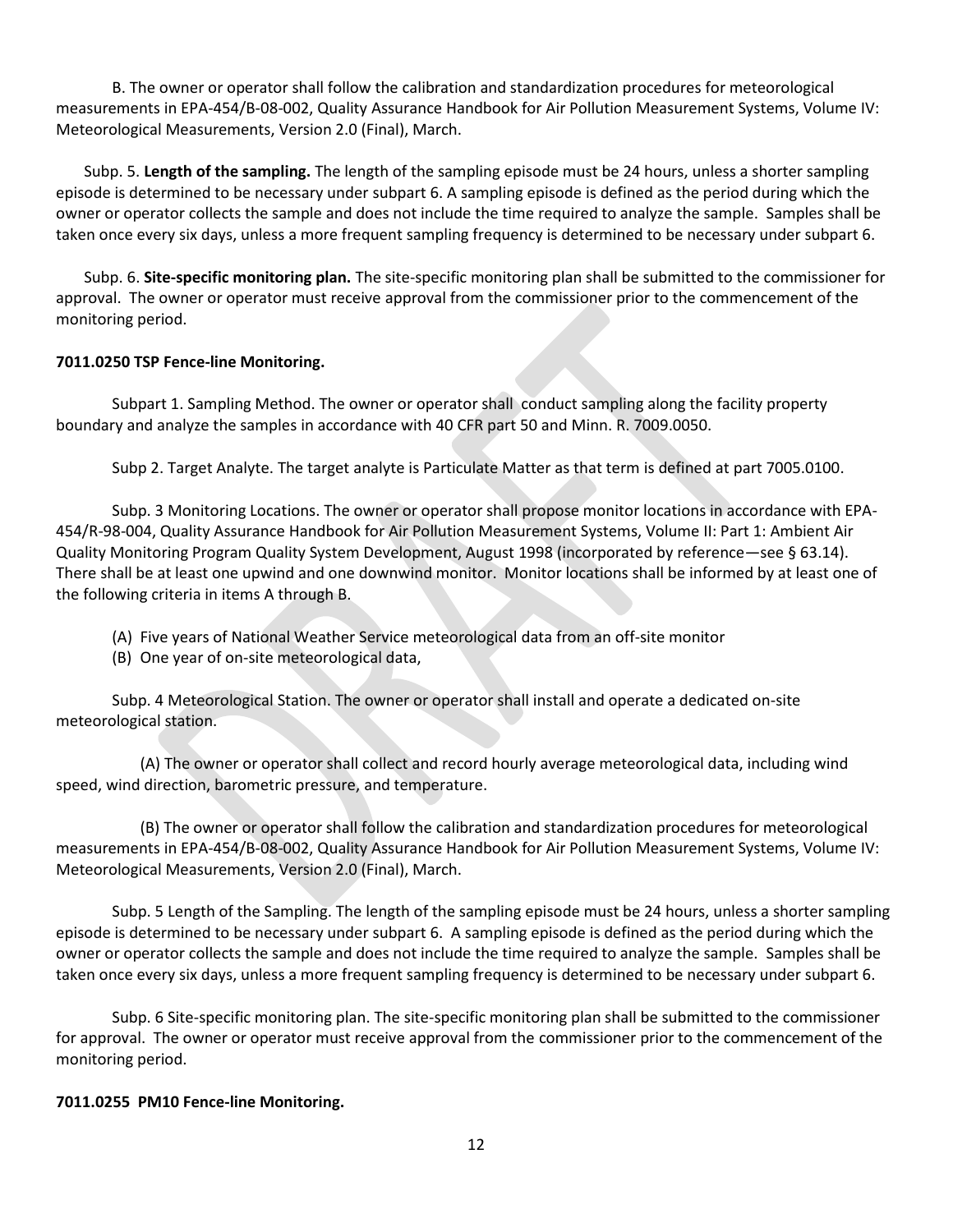Subpart 1. Sampling Method. The owner or operator shall conduct sampling along the facility property boundary and analyze the samples in accordance with 40 CFR part 50 and part 7009.0050.

Subp. 2 Target Analyte. The target analyte is PM10 as that term is defined at part 7005.0100.

Subp. 3 Monitoring Locations. The owner or operator shall propose monitor locations in accordance with EPA-454/R-98-004, Quality Assurance Handbook for Air Pollution Measurement Systems, Volume II: Part 1: Ambient Air Quality Monitoring Program Quality System Development, August 1998 (incorporated by reference—see § 63.14). There shall be at least one upwind and one downwind monitor. Monitor locations shall be informed by at least one of the following criteria in items A through B.

- (A) Five years of National Weather Service meteorological data from an off-site monitor
- (B) One year of on-site meteorological data

Subp. 4 Meteorological Station. The owner or operator shall install and operate a dedicated on-site meteorological station.

(1) The owner or operator shall collect and record hourly average meteorological data, including wind speed, wind direction, barometric pressure, and temperature.

(2) The owner or operator shall follow the calibration and standardization procedures for meteorological measurements in EPA-454/B-08-002, Quality Assurance Handbook for Air Pollution Measurement Systems, Volume IV: Meteorological Measurements, Version 2.0 (Final), March.

Subp. 5 Length of Sampling. The length of the sampling episode must be 24 hours, unless a shorter sampling episode is determined to be necessary under subpart 6. A sampling episode is defined as the period during which the owner or operator collects the sample and does not include the time required to analyze the sample. Samples shall be taken once every six days, unless a more frequent sampling frequency is determined to be necessary under subpart 6.

Subp. 6 Site-specific Monitoring Plan. The site-specific monitoring plan shall be submitted to the commissioner for approval. The owner or operator must receive approval from the commissioner prior to the commencement of the monitoring period.

# **7011.0260 PM2.5 Fence-line Monitoring.**

Subpart 1. Sampling Method. The owner or operator shall conduct sampling along the facility property boundary and analyze the samples in accordance with 40 CFR part 50 and part 7009.0050.

Subp. 2. Target Analyte. The target analyte is PM2.5 as that term is defined at part 7005.0100.

Subp. 3. Monitoring Locations. The owner or operator shall propose monitor locations in accordance with EPA-454/R-98-004, Quality Assurance Handbook for Air Pollution Measurement Systems, Volume II: Part 1: Ambient Air Quality Monitoring Program Quality System Development, August 1998 (incorporated by reference—see § 63.14). There shall be at least one upwind and one downwind monitor. Monitor locations shall be informed by at least one of the following criteria in items A through B.

- (A) Five years of National Weather Service meteorological data from an off-site monitor
- (B) One year of on-site meteorological data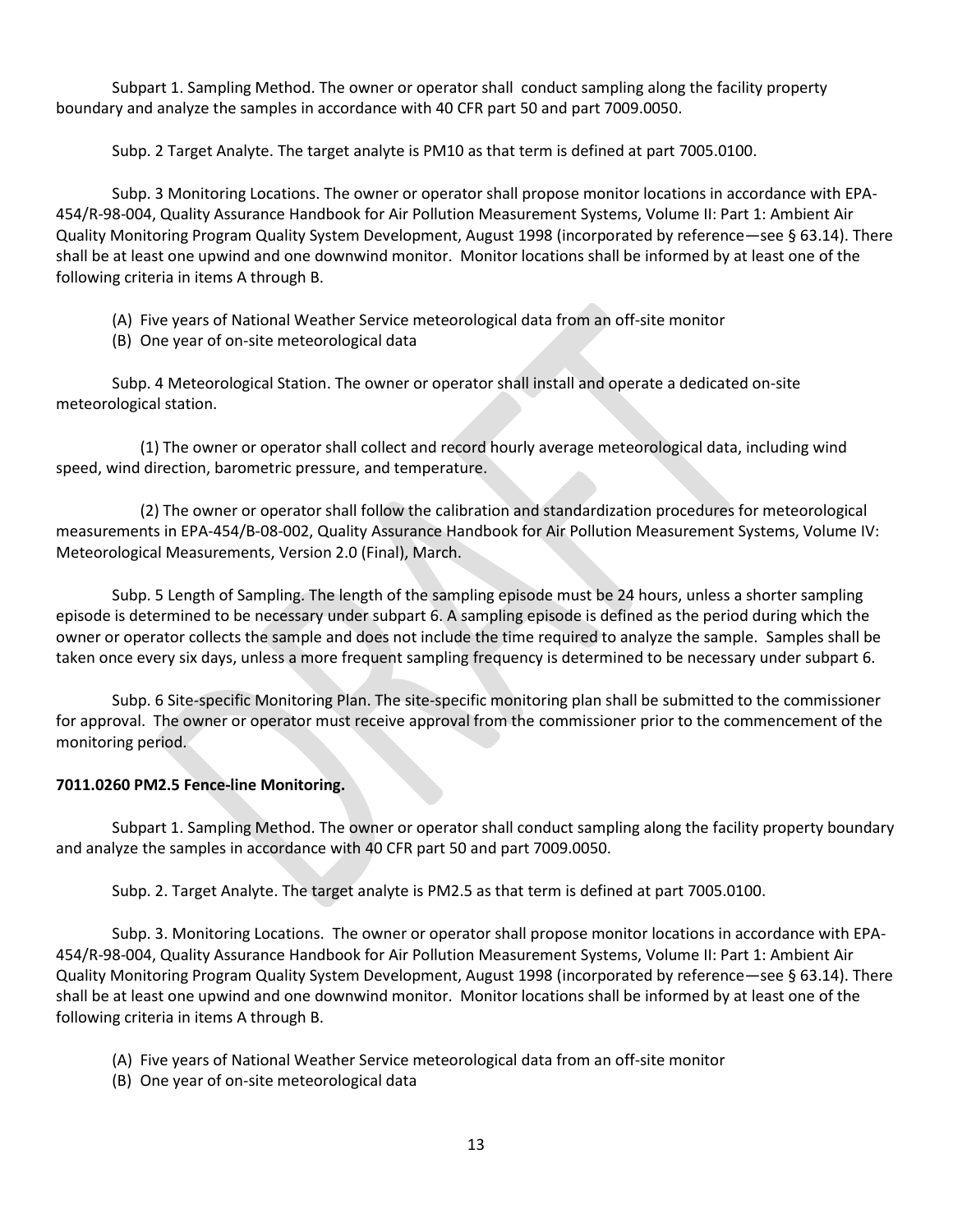Subp. 4 Meteorological Station. The owner or operator shall install and operate a dedicated on-site meteorological station.

(1) The owner or operator shall collect and record hourly average meteorological data, including wind speed, wind direction, barometric pressure, and temperature.

(2) The owner or operator shall follow the calibration and standardization procedures for meteorological measurements in EPA-454/B-08-002, Quality Assurance Handbook for Air Pollution Measurement Systems, Volume IV: Meteorological Measurements, Version 2.0 (Final), March.

Subp. 5 Length of Sampling. The length of the sampling episode must be 24 hours, unless a shorter sampling episode is determined to be necessary under subpart 6. A sampling episode is defined as the period during which the owner or operator collects the sample and does not include the time required to analyze the sample. Samples shall be taken once every six days, unless a more frequent sampling frequency is determined to be necessary under subpart 6.

Subp. 6 Site- Specific Monitoring Plan. The site-specific monitoring plan shall be submitted to the commissioner for approval. The owner or operator must receive approval from the commissioner prior to the commencement of the monitoring period.

### **7011.0265 Noise Testing.**

The owner or operator of a silica sand handling facility shall conduct ambient noise sampling in accordance with the measurement methodology in part 7030.0060 in general, and at one or more measurement locations meeting the requirements in part 7030.0060. The noise testing shall be conducted concurrent with the PM testing required under 7011.0225.

### **7011.0270 Cessation of Operations.**

The owner or operator of a silica sand handling facility shall not conduct any silica sand handling operations that are not shielded from the wind or enclosed in a building when steady wind speeds exceed <placeholder> miles per hour as determined at the nearest official station of the United States Weather Bureau or by wind speed instruments on or adjacent to the site.

### **7011.0275 Vehicles.**

Supbart 1. Unpaved Roads. The owner or operator shall water the unpaved roads at the facility. For the purposes of this subpart, "Wet" is defined as having a moisture content greater than 2.0% as indicated by ASTM method numbers D 2216-92 or D 4643-93, or equivalent. "Dry" is defined as having a moisture content less than or equal to 2.0% as indicated by ASTM method numbers D 2216-92 or D 4643-93, or equivalent. Water application rates and schedules shall comply with the following conditions:

(A) The water application rate shall be at least 0.10 gallon of water per square foot of unpaved road every 24 hours.

(B) A rainfall of at least 0.16 inch during the previous 24 hours shall substitute for one water application, unless the moisture content is rated as "dry" at the three of the most frequently traveled road segments.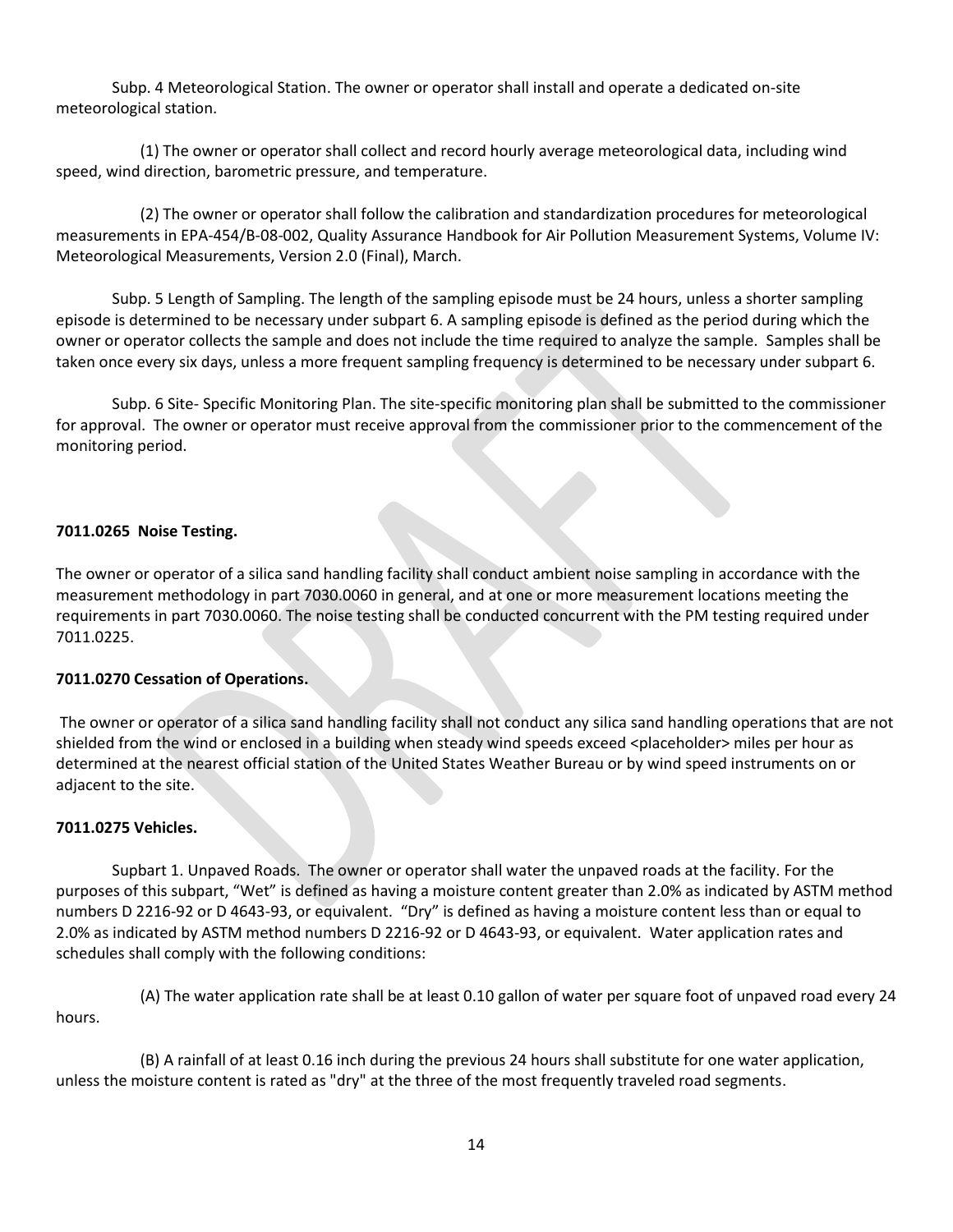(C) When visible emissions are observed, the owner or operator shall water the source of those visible emissions until the moisture content of the source is greater than 2.0%.

(D) If unpaved roads cannot be watered because the ambient air temperature, as measured at the facility during daylight operating hours, will be less than 35 degrees F, or conditions due to weather, in combination with the application of water, could create hazardous driving conditions, then watering shall be postponed and accomplished as soon as the conditions have abated.

(E) Water application is not required on days when there is no vehicle traffic.

(F) Water application is not required when the daily qualitative assessment of the moisture content is "wet."

(G) Following any day when water is not applied based on the absence of traffic, water shall be applied within 3 hours of commencement of vehicle traffic, unless another criterion for not watering is met.

Subp 2. Paved Roads. The owner or operator shall pave the surface between the entrance of the facility and the silica sand transfer and loading system. The paved surface shall be cleaned on the following schedule:

(A) The paved surface shall be vacuum swept once every 24 hours.

(B) A rainfall of at least 0.16 inch during the previous 24 hours shall substitute for sweeping, unless the moisture content is rated as "dry" at the three of the most frequently traveled road segments.

(C) When visible emissions are observed, the owner or operator shall vacuum sweep the source of those visible emissions are abated.

(D) If paved roads cannot be vacuum swept due to snow or ice conditions on the road surface, then vacuum sweeping shall be postponed and accomplished as soon as the conditions have abated.

(E) Vacuum sweeping is not required on days when there is no vehicle traffic.

Subp. 3. Covered Loads. All vehicles with open beds that enter the facility shall have covers to minimize dust generation. All vehicles must be covered when leaving the facility. The owner or operator shall not allow vehicles without operable covers to make any silica sand deliveries or pick-ups.

Subp. 4. Track-out. All trucks shall pass through a wheel wash station prior to departing the facility. If the wheel wash station cannot be operate because the ambient air temperature, as measured at the facility during daylight operating hours, will be less than 35 degrees F, or conditions due to weather, in combination with the application of water, could create hazardous driving conditions, then operation of the wheel wash station shall be postponed and resumed as soon as the conditions have abated.

Subp. 5. Road Maintenance Records. The owner or operator shall keep and maintain a daily record of actions taken on the paved and unpaved roads at the facility:

(A) The roads watered, the amount of water applied, the time watered, and the method of application. If water was not applied because there was a 0.16 inch or greater rainfall within the previous 24 hours, or because of the temperature or other weather conditions that would result in unsafe driving conditions, it must be noted in the record along with the source of measurement, such as an on-site rain gauge or thermometer.